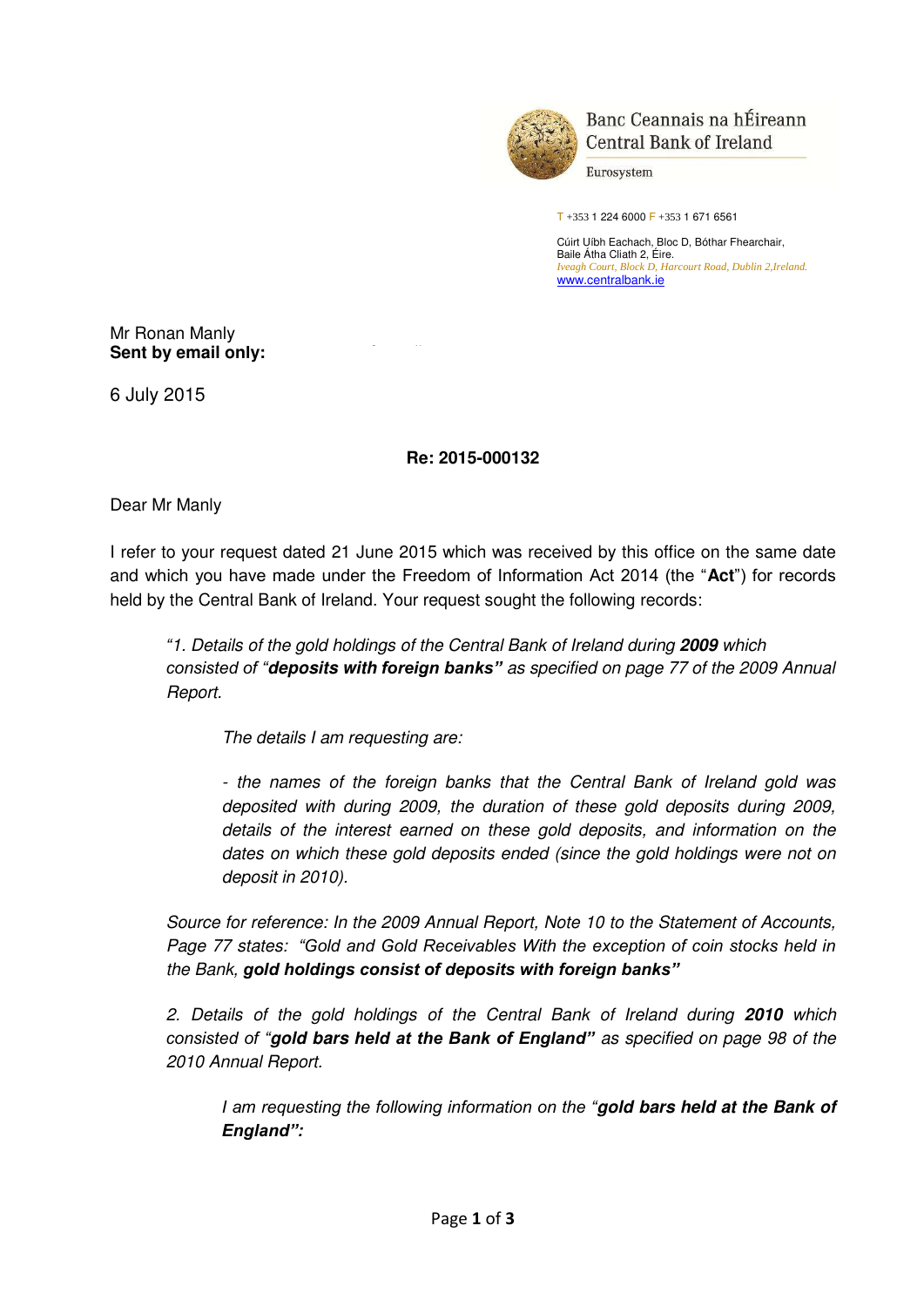

Eurosystem

*- A document, such as a weight list, bar list, or bullion weight list, that uniquely identifies the bars of gold held on behalf of the Central Bank of Ireland by the Bank of England. This list would include (for each bar), details such as bar brand, bar serial number (serial number from refiner, not Bank of England number), year of manufacture of bar, gross weight, fineness, fine ounces.* 

*- Information or correspondence that discusses the rationale for switching the Central Bank of Ireland's gold holdings from "deposits with foreign banks" in 2009 (see above) into "gold bars held at the Bank of England" in 2010.* 

*Source for reference: In the 2010 Annual Report, Note 10 to the Statement of Accounts, Page 98 states "Gold and Gold Receivables Gold and gold receivables represent coin stocks held in the Bank, together with gold bars held at the Bank of England."*

will be the decision maker handling your request and he can be contacted at +353 1 2004 6096. A final decision on your request would normally be sent to you within 4 weeks, where a week is defined as 5 working days excluding the weekend and public holidays. This means that you can expect a decision letter to issue not later than 20 July 2015.

There are some limited situations under the Act which could mean that the period for a final decision may be longer than this 4 week period. If this occurs in the case of your request, you will be advised promptly in writing setting out the reason and the new decision date.

Should the final decision not reach you on time, please feel free to contact the FOI Unit to discuss any problems that may have arisen. If you have not received the decision once the allotted time has expired, you are automatically entitled to appeal for a review of the matter. This review proceeds on the legal basis that the initial request is considered to be refused once the specified time for responding to it has expired.

In the event that you need to apply for such a review, you can do so by writing to the FOI Unit, Central Bank of Ireland, Iveagh Court, Block D, Harcourt Road, Dublin 2 or, alternatively, by sending an e-mail to [foi@centralbank.ie.](�� m a i l t o : f o i @ c e n t r a l b a n k . i e) (Please quote the above FOI request reference number in all correspondence.) You should state that you are seeking an internal review because an initial decision was not sent to you within the time allowed for a response. In that event, you would normally have 4 weeks (from the date on which the initial decision should have been sent to you) within which to seek a review. Please note that a fee of €30 applies for such a review. The review will involve a full and new examination of the matter by a more senior member of the staff of the Central Bank of Ireland and the decision will be communicated to you within 3 weeks of receipt of your request and the review fee.